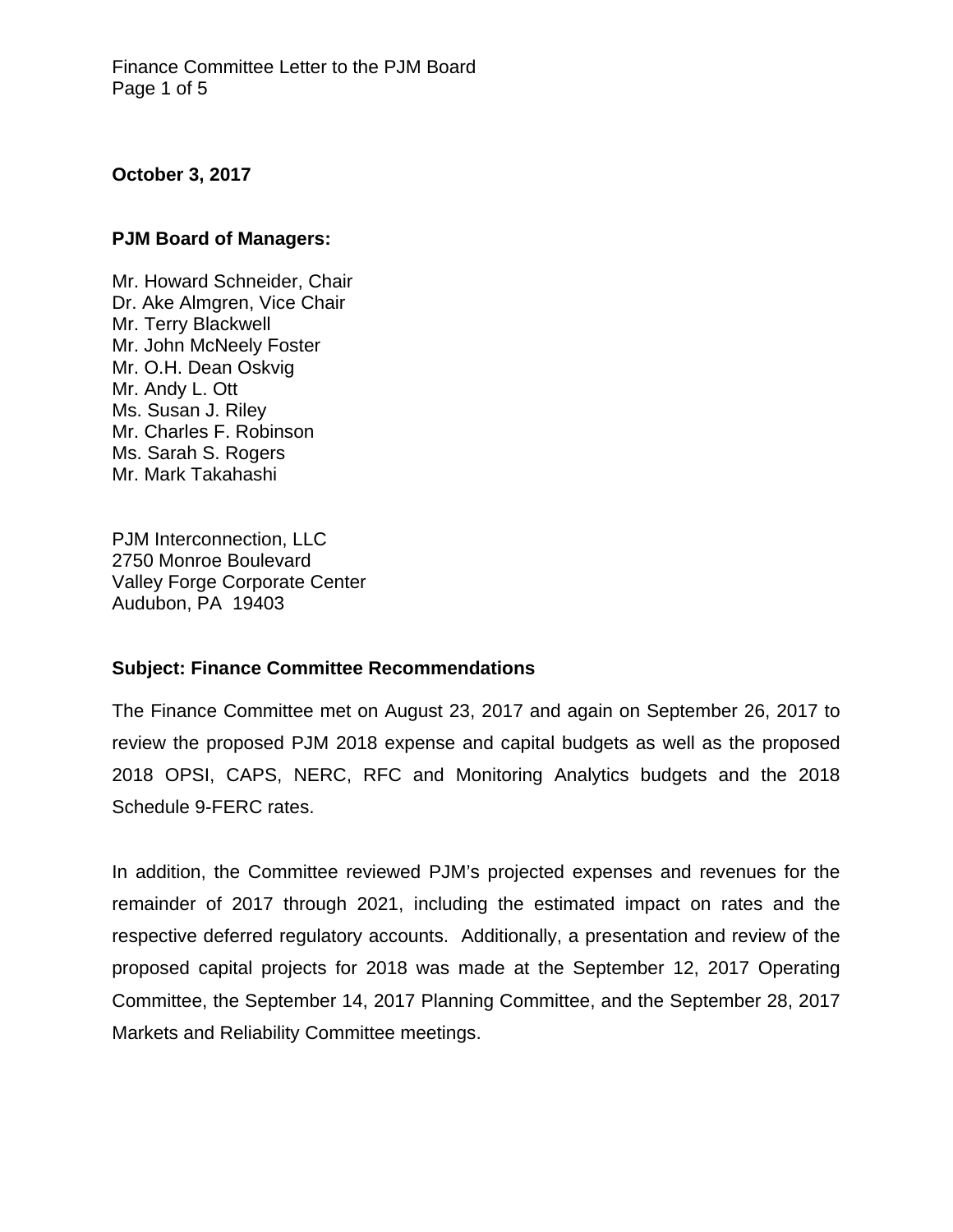Finance Committee Letter to the PJM Board Page 2 of 5

## **1. Proposed Expense Budget for 2018**

PJM has proposed an expense budget of \$293 million for its Stated Rate expenses in 2018. This value is within the long-term projections discussed in the updated stated rates implemented on January 1, 2017. The PJM Sector-Elected Finance Committee members appreciate PJM Management's efforts to control the company's expenses and provide timely, accurate and highly usable financial analysis for the committee.

For 2017, PJM proposed, and the PJM Board of Managers ("Board") approved, an expense budget of \$287 million. Current forecasts project PJM's actual expenses will be approximately \$285 million for 2017, which is in line with the original budget.

The Sector-Elected representatives of the PJM Finance Committee recommend that the Board accept the proposed 2018 expense budget while encouraging PJM Management to continue to seek and sustain cost-saving initiatives that enhance efficiency, reliability, and effectiveness of PJM markets.

# **2. Proposed 2018 Capital Budget**

PJM has proposed a capital budget for 2018 of \$42 million. The \$4 million proposed increase from 2017 is primarily for work planned on the Energy Managements System program and facilities and technology infrastructure. It is anticipated that nominal capital expenditures on a going forward basis will average \$40 million annually. This aligns with the long-term projections discussed in connection with the updated stated rates implemented on January 1, 2017.

The Sector-Elected representatives of the PJM Finance Committee recommend that the Board approve the proposed \$42 million capital budget for 2018.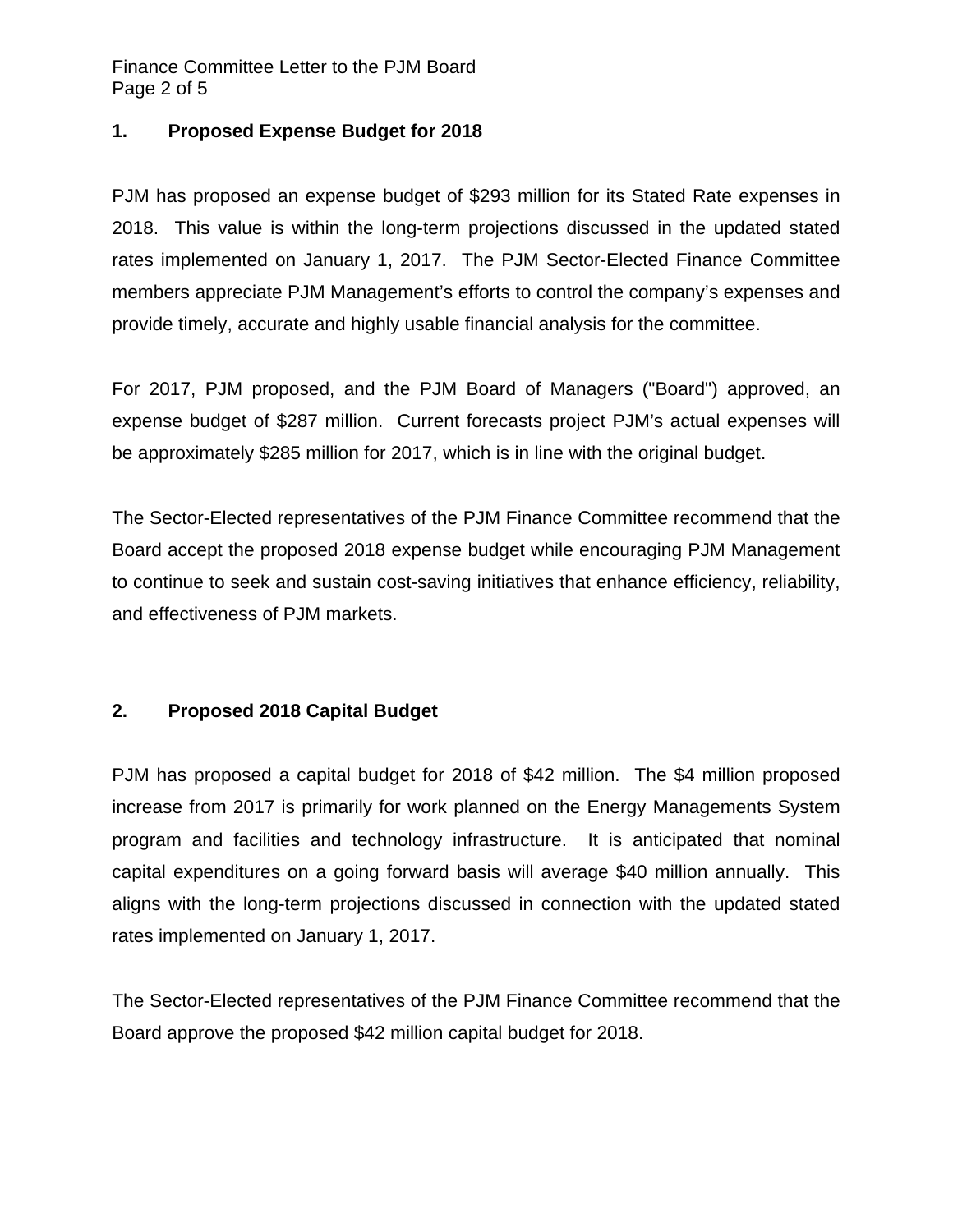Finance Committee Letter to the PJM Board Page 3 of 5

# **3. Proposed Schedule 9-FERC Rate for 2018**

PJM has proposed a Schedule 9-FERC rate of \$0.0765 per MWh of load for 2018 relative to PJM's projected transmission usage of 850 terawatt-hours for 2018. This represents a \$0.0006 per MWh of load increase in cost from the 2017 Schedule 9 FERC rate. The 2017 Schedule 9-FERC rate is \$0.0759 per MWh.

The Sector-Elected representatives of the PJM Finance Committee recommend that the Board approve the proposed rate.

# **4. Proposed Schedule 9-OPSI Rate for 2018**

OPSI presented its approved budget of \$696,300 for 2018. This amount represents an increase of \$37,400 or 5.7% from the 2017 OPSI budget. Any OPSI budget increase in excess of 15% requires FERC review and approval. Since the increase is below the 15% threshold, the Sector-Elected Representatives of the PJM Finance Committee accept OPSI's budget for 2018.

# **5. Proposed Schedule 9-CAPS Rate for 2018**

CAPS presented its budget of \$446,845 for 2018. The 2018 CAPS budget is below the \$450,000 threshold identified in Schedule 9-CAPS. Since the 2018 budget is below FERC approval requirement, the Sector-Elected Representatives of the PJM Finance Committee accepts the CAPS budget for 2018.

# **6. Proposed Schedule 9-MMU Rate for 2018**

The 2018 Monitoring Analytics' proposed budget is \$13.5 million, a 2.1% increase from the 2017 original budget and a 7.0% increase from the current projected costs for 2017. The increase in the budget is primarily driven by changes in technology, data costs and increased depreciation costs. Monitoring Analytics' budget has increased annually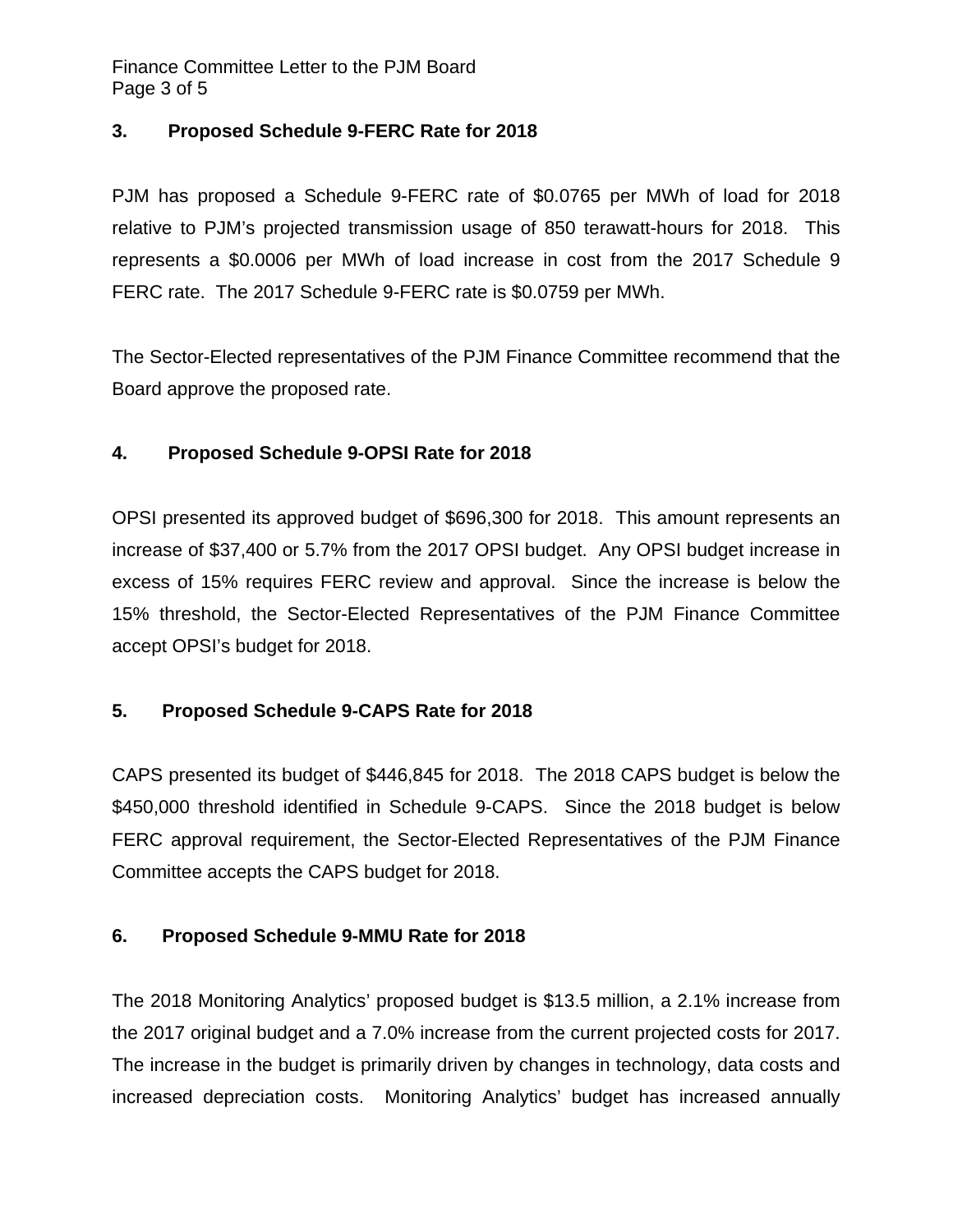Finance Committee Letter to the PJM Board Page 4 of 5

since 2014. The main driver for the budget exceeding prior year's expenses is the asymmetrical risk related to managing expenses.

There were no extraordinary issues of concern to the committee and the Sector-Elected Representatives regarding Monitoring Analytics' budget for 2018. The Sector-Elected Representatives of the PJM Finance Committee accept the Monitoring Analytics' budget.

# **6. Proposed Schedule 10 for NERC and RFC Budget**

The NERC 2018 assessment to PJM members is proposed at \$9.8 million. The RFC 2018 assessment to PJM members is proposed at \$15.4 million. These amounts represent approximately 4.9% and 2.6% increases, respectively, from the 2017 budget projections for both the NERC and RFC assessments.

The Sector-Elected Representatives of the PJM Finance Committee accept the NERC and RFC budgets.

### **7. Comments**

The Finance Committee protocols continue to work well and foster collaborative efforts with PJM Management, the Board members, and the Sector-Elected Finance Committee representatives. This includes both the organization of the annual Finance Committee plan, the materials and presentation of information, additional responses to supplemental requests, independent financial analysis and PJM's annual SOC 1 audits. The Finance Committee recommends continued focus on PJM Management's optimization of expenses and costs, consistent with the objective of PJM providing sound, reliable, efficient, and effective operations, while recognizing and adopting the potentially significant synergistic impacts of new technology deployment on the overall costs and effectiveness of PJM.